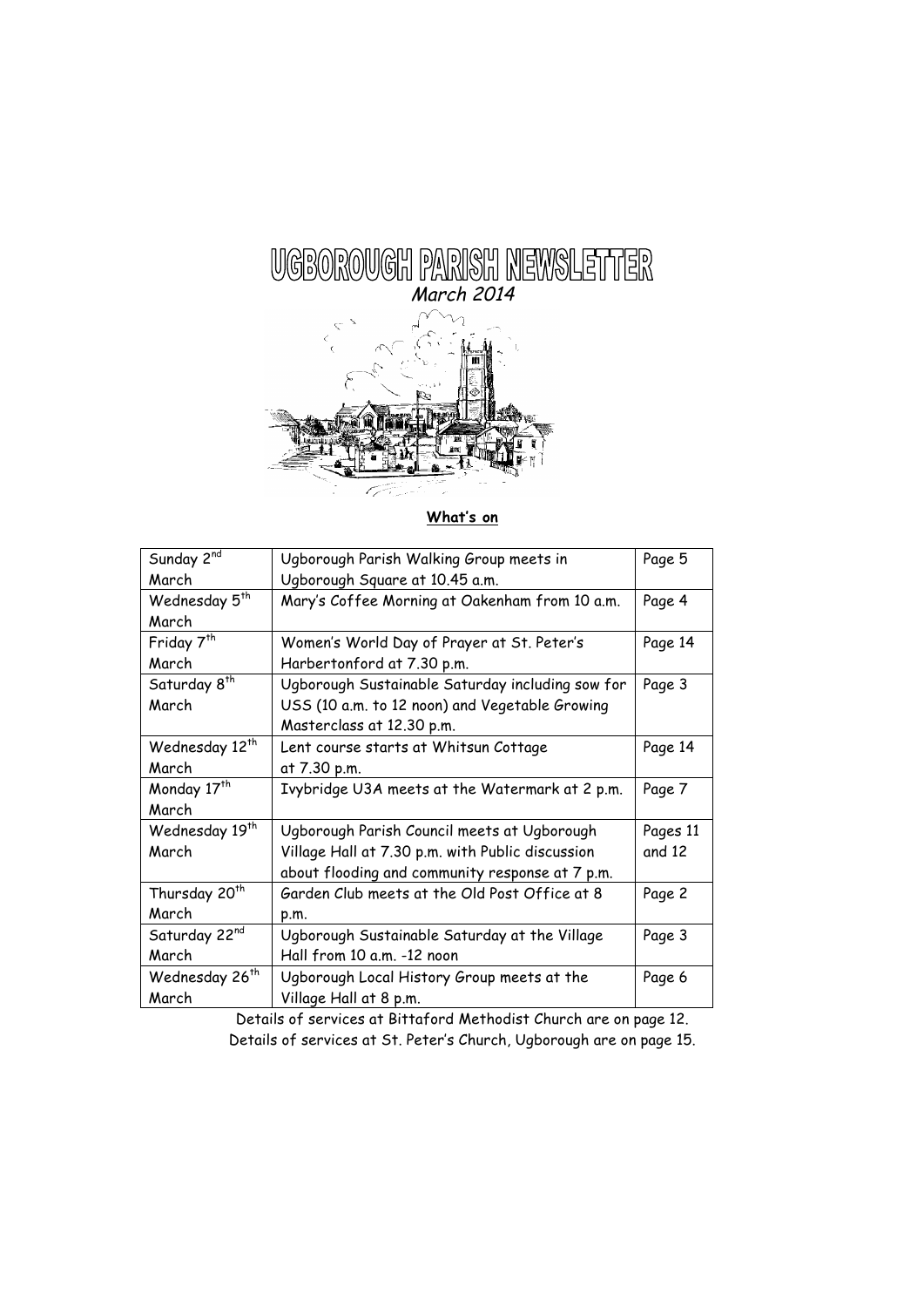# Garden Club Anne Holway

Garden Club Anne Holway<br>Our next meeting is on Thursday 20<sup>th</sup> March at 8 p.m. at the Old Post Office. We look forward to a talk by Lorna Howell from Lukesland Gardens.



**Coffee Drop-In Centre 10.30 a.m.-Noon every Thursday morning in Ugborough Church Post office available 10 a.m.–12 noon** Why not meet up with friends and neighbours over coffee, tea, cake & biscuits? Everyone welcome.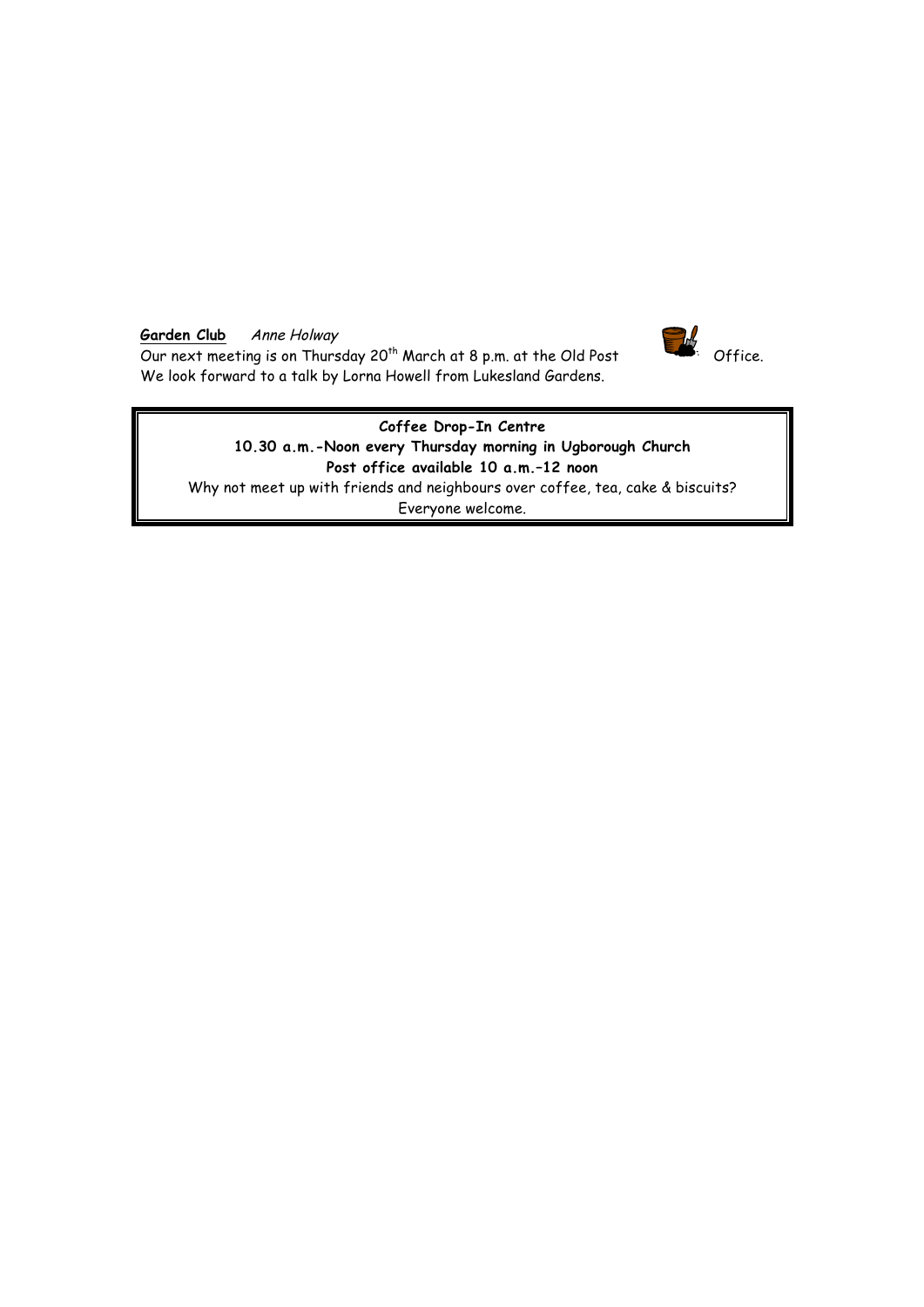### **Newsletter Appeal-** Sue Johns

Once again it is time for me to appeal for Funds for Ugborough Parish Newsletter. Thanks to the generosity of individuals, and to some of the organisations that use the Newsletter regularly, we have increased our Funds during 2013. Having carried forward some paper and ink from 2012, I would expect these expenses to increase in 2014, as stock is currently low. The Risostat duplicating machine is rather elderly and requires TLC to produce copy each month. It is a challenge to produce well centred, evenly inked pages. (Apologies for the upside down page episode – definitely can't blame that on the mechanics!).

The bonus is that the Newsletter is incredibly cheap to produce.

The Accounts are detailed below, and Tom Holway has been kind enough to peruse them with his Accountant's eye.

Thanks as ever to Norma Roe for her efficient editing, which she has managed to fit in despite her busy travel schedule, and caring for a poorly parent in Kent.

Thanks to Anne and Tom Holway for the collating, packaging and delivering to the Team. And thanks to that Team for their reliability.

Please do give your donation towards cost to Norma, Anne or myself to enable us to maintain this service, any amount is very welcome.

If there is anyone you know of who does not receive a Newsletter and would like to – do let any of us know.

We are still delivering 690 Newsletters to the Parish from The Square to the wilds of Filham and Wrangaton, including Bittaford and Moorhaven.

We send several to Individuals who do not live in the Parish – and they generously reimburse us for that privilege.

I must also thank Richard Barker for his diligence in updating the Parish Website.

#### **UGBOROUGH PARISH NEWSLETTER STATEMENT OF ACCOUNTS - 2013**

| <b>INCOME</b>                  |        | <b>EXPENDITURE</b>       |        |
|--------------------------------|--------|--------------------------|--------|
| <b>Individuals</b>             | 97.00  | Risograph ink & Masters  | 98.70  |
|                                |        | Paper                    | 151.09 |
| Organisations                  |        | <b>TOTAL EXPENDITURE</b> | 249.79 |
| Parish Council                 | 200.00 |                          |        |
| Ugborough Fair Committee       | 100,00 |                          |        |
| Village Hall Committee         | 50.00  |                          |        |
| Erme Valley RDA Ltd            | 30.00  |                          |        |
| History Group                  | 10.00  |                          |        |
| St Peter's PCC                 | 90.00  |                          |        |
| <b>TOTAL</b>                   | 480.00 |                          |        |
|                                |        |                          |        |
| TOTAL INCOME                   | 577.00 |                          |        |
| Excess income over expenditure | 327.21 |                          |        |

(Thanks also to Sue for the amazing job she does with the ancient and temperamental machine!)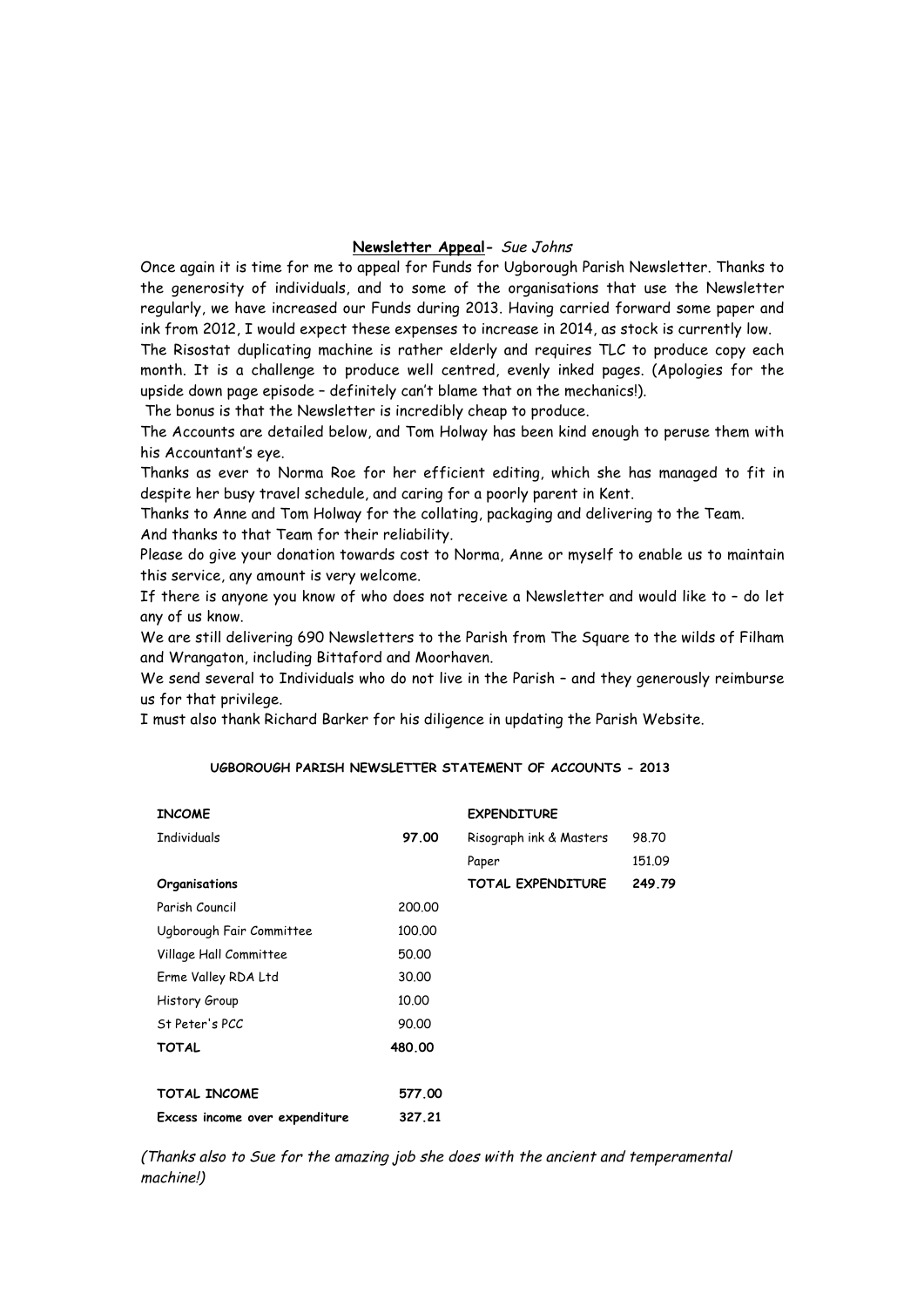# **Ugborough Sustainable Saturdays**

Please join us on Saturday 8<sup>th</sup> March for SOW FOR USS and get free vegetable seeds and support from growers. All we ask of you is to sell some of your harvest at USS providing local seasonal veg for your community. There will be a seed exchange from 10 a.m. to 12 p.m. followed at 12.30 p.m. by a vegetable growing master class with Roy Halsey RHS and NVS speaker and judge. There is no charge for this event.

We are also interested in your ideas for other events that we could organise. Here are a few ideas we have come up with:

Marketing and displaying goods

Seasonal events such as apple pressing and chutney making

Cheese making

Seasonal flower arrangements

We look forward to seeing you at USS on 8<sup>th</sup> and 22<sup>nd</sup> March.

#### **Contact: ugboroughss@gmail.com**

Thanks to all who attended the Tusk coffee morning. We managed to raise £123 in total. Tusk are very grateful to those who have given their very kind donations. Best wishes- Penny Roberts-Gammage

# Mary's Coffee Morning Wednesday 5<sup>th</sup> March 10 a.m.

In aid of the church, we are hosting the first coffee morning in Ugborough's social calendar! (Not quite- see above!)

At Oakenham opposite Hillhead Farm, come along for tea and coffee and homemade biscuits in memory of my granny. There will be cakes and plants for sale as well as a raffle. Parking is available in the farmyard, at the crossroads and some down our new drive. See you there, Shelley Hutcheon.

(Thanks to Shelley for taking on the helm for Ugborough Village Fair – Saturday  $12^{th}$  July.

Last year we sold a set of balances with a box of weights at the bric a brac stall. If you were the buyer, please contact David Roe (01752 896432) as the missing one gram weight turned up in a pocket!

We will of course be looking out for good quality bric a brac again this year. If you are able to contribute any items, please contact us as above).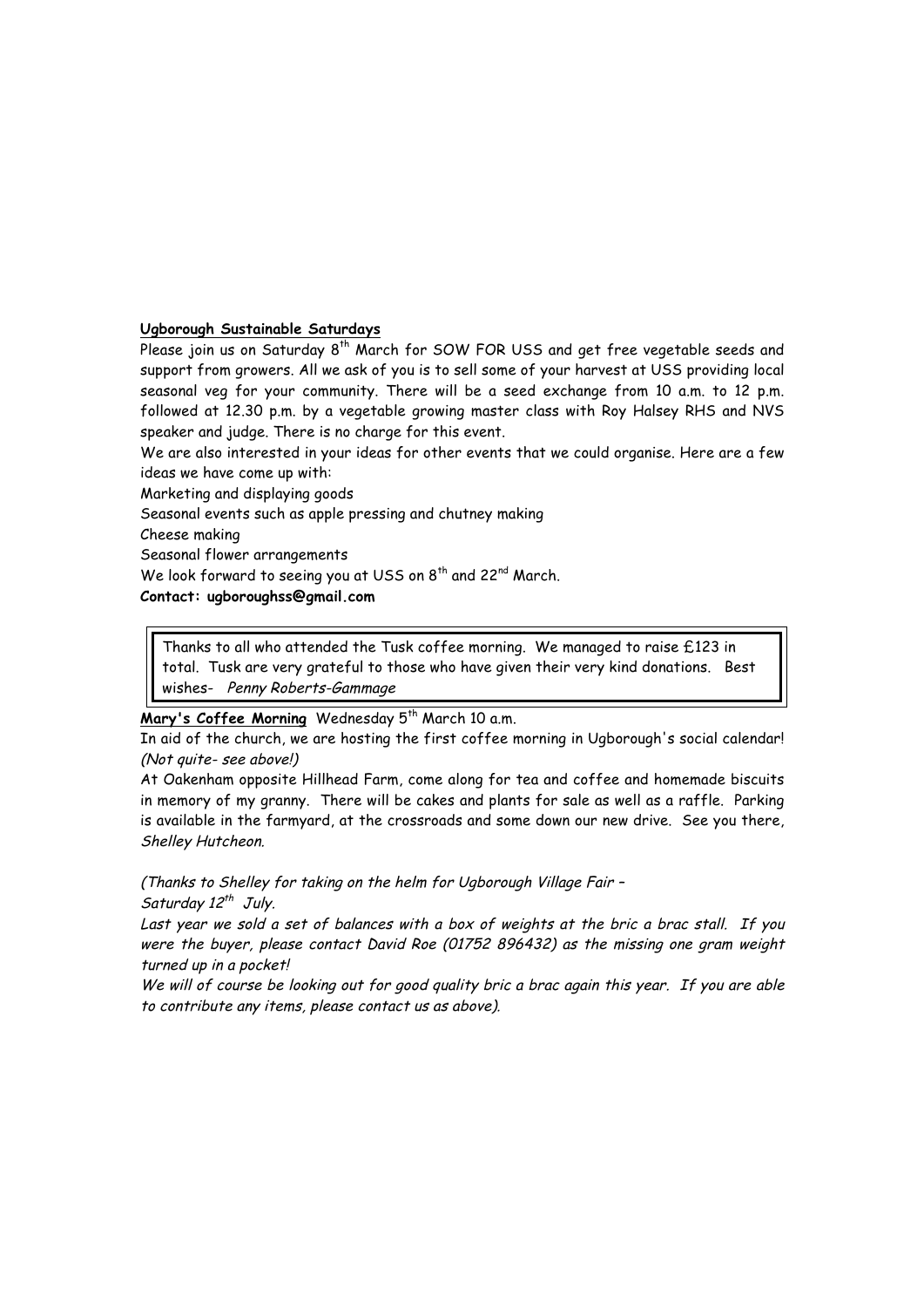#### **Ugborough and Bittaford Pre- School.** Tania Barretto

We donned our all-in-ones and wellies to visit Marridge Farm to see lambs being born. (Thank you to those parents who found time to accompany us)

We have been watching the signs of emerging spring at our weekly Forest School. We will celebrate Shrove Tuesday with pancakes and many many toppings! World Book Day is on the 6<sup>th</sup> of March so we invite all parents/carers and grandparents to come and read with our children, and to share their favourite book. The children will also make cards and presents for their Mummies for Mothering Sunday.

Come and see what our children love about your local 'Outstanding' pre-school, offering quality good value childcare with highly qualified staff and a very reasonable rate of £3.80/hour. We accept children from the age of 2 years, accepting 2together funding accessed through a Devon helpline 0845 155 1019, and offer 15 hours/week of funded childcare for 3 and 4 year olds. There is also a busy Toddler Group on Mondays between 10am and 11.30am in the Village Hall. Please telephone 07763 215455 and speak to Tania or Naomi or visit our website www.ugboroughandbittafordpre-school.org.uk to request a welcome pack.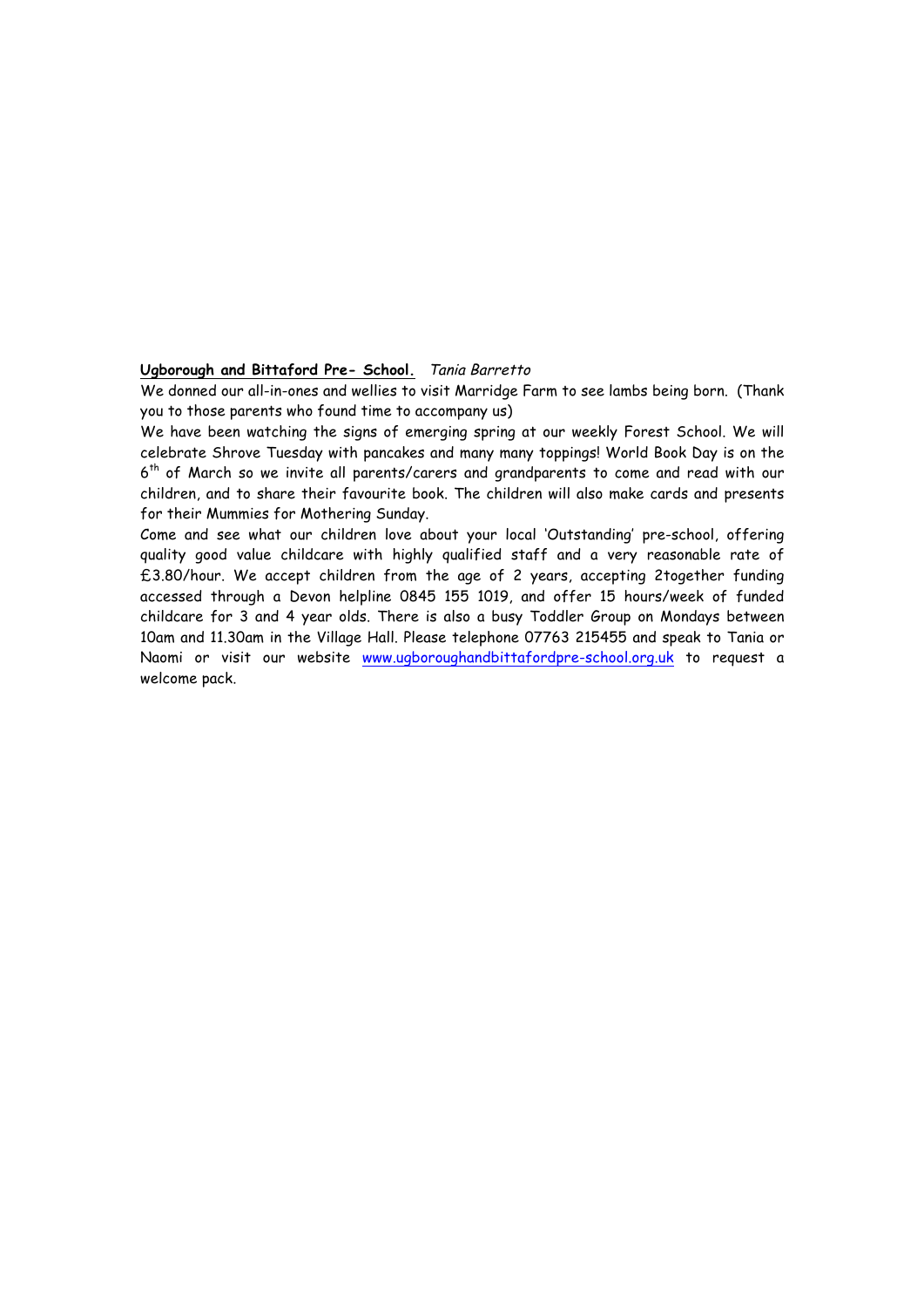**The Beacon Federation** Executive Headteacher - Mrs. Jane Byrne **Ugborough Primary School. World Book Day**

To celebrate World Book Day on Thursday 6<sup>th</sup> March, children may dress up as a character from their favourite book for a £1.00 donation to school. At a School Council meeting children also suggested that favourite books be brought into school so that they can share them with their class.

#### **Sport Relief**

All of the children (and staff) will be taking part in Sport Relief on Friday  $21<sup>st</sup>$  March and will be running or walking a mile!

The revised dates for Parents evenings are now  $4^{th}$  -6<sup>th</sup> March. Other dates for your diary are below-

Wednesday 26<sup>th</sup> March Afternoon and evening - Watermark Performances Thursday 27<sup>th</sup> March Evening Performance - Watermark Friday 4<sup>th</sup> April End of Term

#### **An announcement from the committee of Ugborough After School Club**

Ugborough After School club has provided quality after school care for Ugborough Primary School children aged 4-11 years, Monday to Thursday from 3 15 p.m. to 6 p.m. Sadly, due to a lack of parental support at a crucial meeting, inability to recruit appropriately qualified staff and not enough committee members, the After School club simply cannot function and it is with regret therefore the club will close at the end of this term.

(Parents will be kept informed of any possible alternative arrangements through school Friday flyers.)

#### **Ugborough Parish Walking Group-** Merryl Docker

Snowdrops have been the order of the day in spite of such awful weather conditions. Join us on Sunday 2nd March, 10.45 a.m. in Ugborough Square, to see if there are any brave primroses about! Do bring your wellies, I cannot



imagine the ground being dry by the end of this month (or ever again for that matter!). Children and dogs in life jackets will be very welcome. Come and join us to find out more about our Parish rights of way. Spring cannot be far away so now is the time to get out and about to enjoy our beautiful countryside.

For more information please contact Merryl Docker (01752 893651).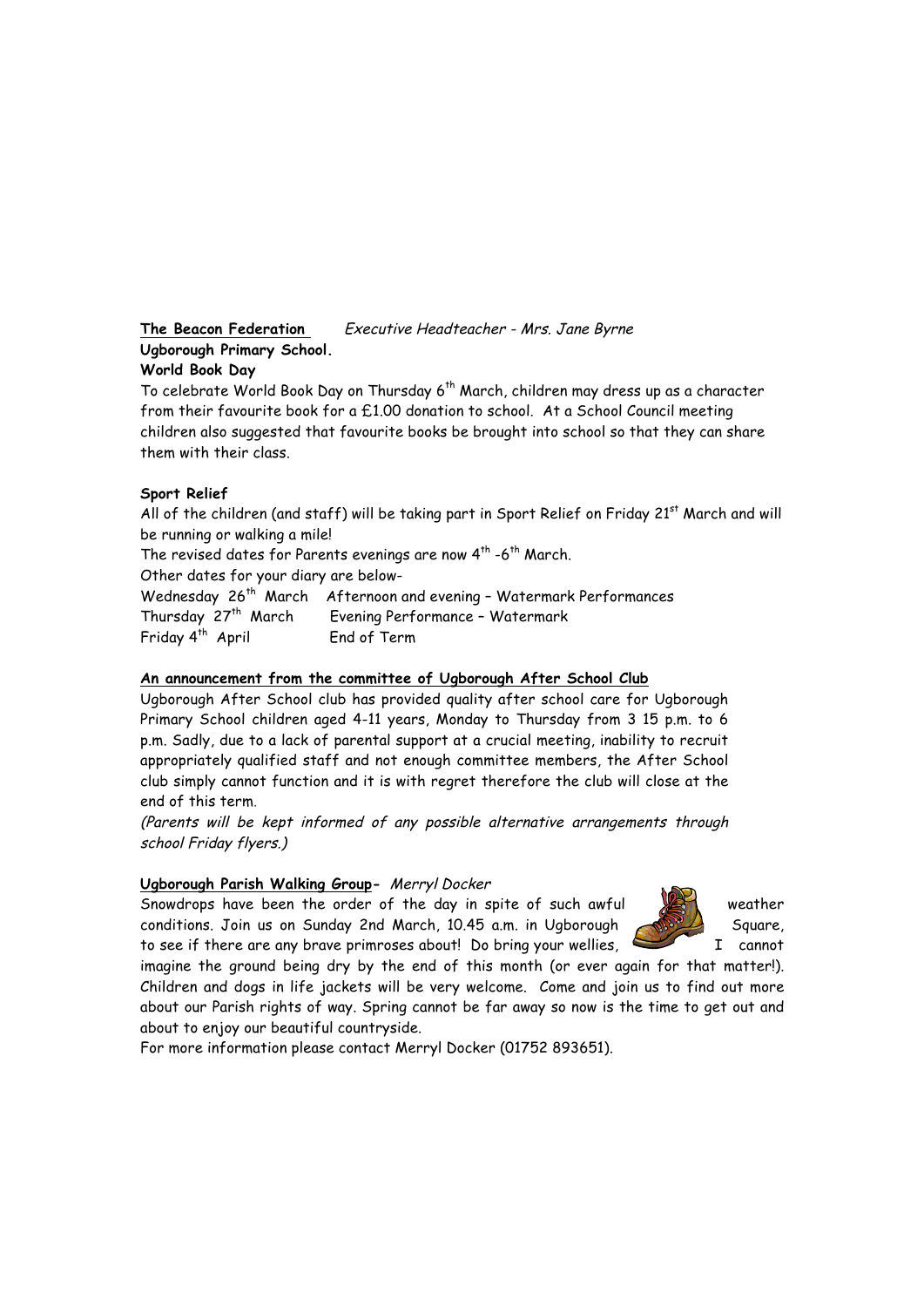## **Ugborough Local History Group-** Merryl Docker

Come and join us on Wednesday 26th March at 8 p.m. in Ugborough Village Hall when Tom Graves will talk to us about "Photography on Dartmoor in the 1860's and 1870's". These fascinating very early photographs of Dartmoor will be available for view. Everyone will be made welcome, members free of charge, visitors just £1 on the door.

**100 years ~ WW1**. Progress is being made on the Community Herb Garden and rejuvenation of the War Memorial. More information in next month's newsletter. If you can offer any help, or materials for creating the garden (it is to be a 'community project') please get in touch with me ~ Merryl Docker (01752 893651). Donations towards costs will be very gratefully received. Many thanks.



# I have been given details of 3 very different charity fundraising events-

# **Mad Dog Mcrea & Hillhead!**

If you fancy a stomping great night out with our very own local band Hillhead and Mad Dog Mcrea, then get down to the Donkey Sanctuary in Ivybridge on Saturday 12th April. Bar and BBQ provided.  $£12$  per ticket  $\sim$  book early, last year these two epic bands sold out very quickly! Further details from the Sanctuary- 690200. Tickets are limited!

**"Hold a Fish and Chip Supper to help spinal cord injured people live full and independent lives."** Great British Fish and Chip Supper - Friday 16<sup>th</sup> May Could you organise a fish and chip supper on Friday  $16<sup>th</sup>$  May whilst raising awareness of spinal cord injury and the Spinal Injuries Association's information and support services? You could make a real difference to help spinal cord injured people live full and independent lives.

For more information or request a fundraising pack call 0845 0714350 or email fundraising@siafishandchips.co.uk or visit www.siafishandchips.co.uk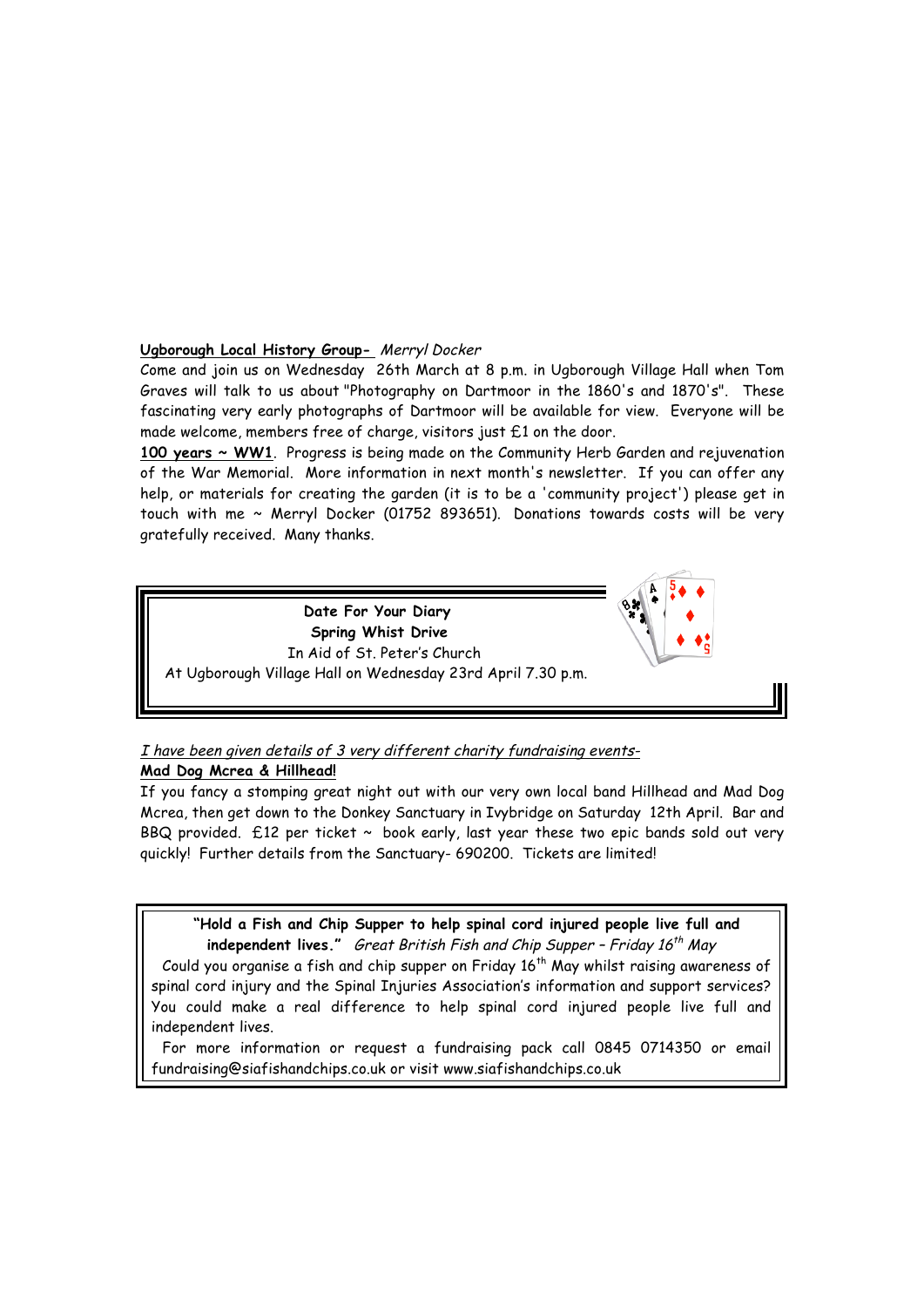#### **And now for that very special night out**

Devon Fit Camp are holding a Charity Ball in aid of Clic Sargent and Coppafeel on Friday 4<sup>th</sup> April at Boringdon Park Golf Club from 7 p.m.

For more information call 01752 426223 or e mail info@devonfitcamp.co.uk website www.devonfitcamp.co.uk

Rainfall at West Cannamore, Ugborough, 510 ft. above sea level Thanks to Len Wakeham for this valuable record.



**Total for** 

**month= 305.5mm=12.02 ins.** For interest I looked back over the last few years and the total rainfall was as shown below. Len's record keeping proves what a wet time we've been having lately!

| January 2014 | $305.5$ mm = 12.02 ins              |
|--------------|-------------------------------------|
| January 2013 | $200 \text{ mm}$ = 7.87 ins         |
| January 2012 | 119.5 mm = $4.70$ ins               |
| January 2011 | $159 \text{ mm} = 6.25 \text{ ins}$ |
| January 2010 | $157 \text{ mm} = 6.18 \text{ ins}$ |

# **Ivybridge U3A** - Doreen Flood

The March general meeting of Ivybridge U3A will be held in The Watermark on Monday 17th March at 2 p.m. The speaker will be Keith Mason and his subject is -'The Making of Musical Instruments'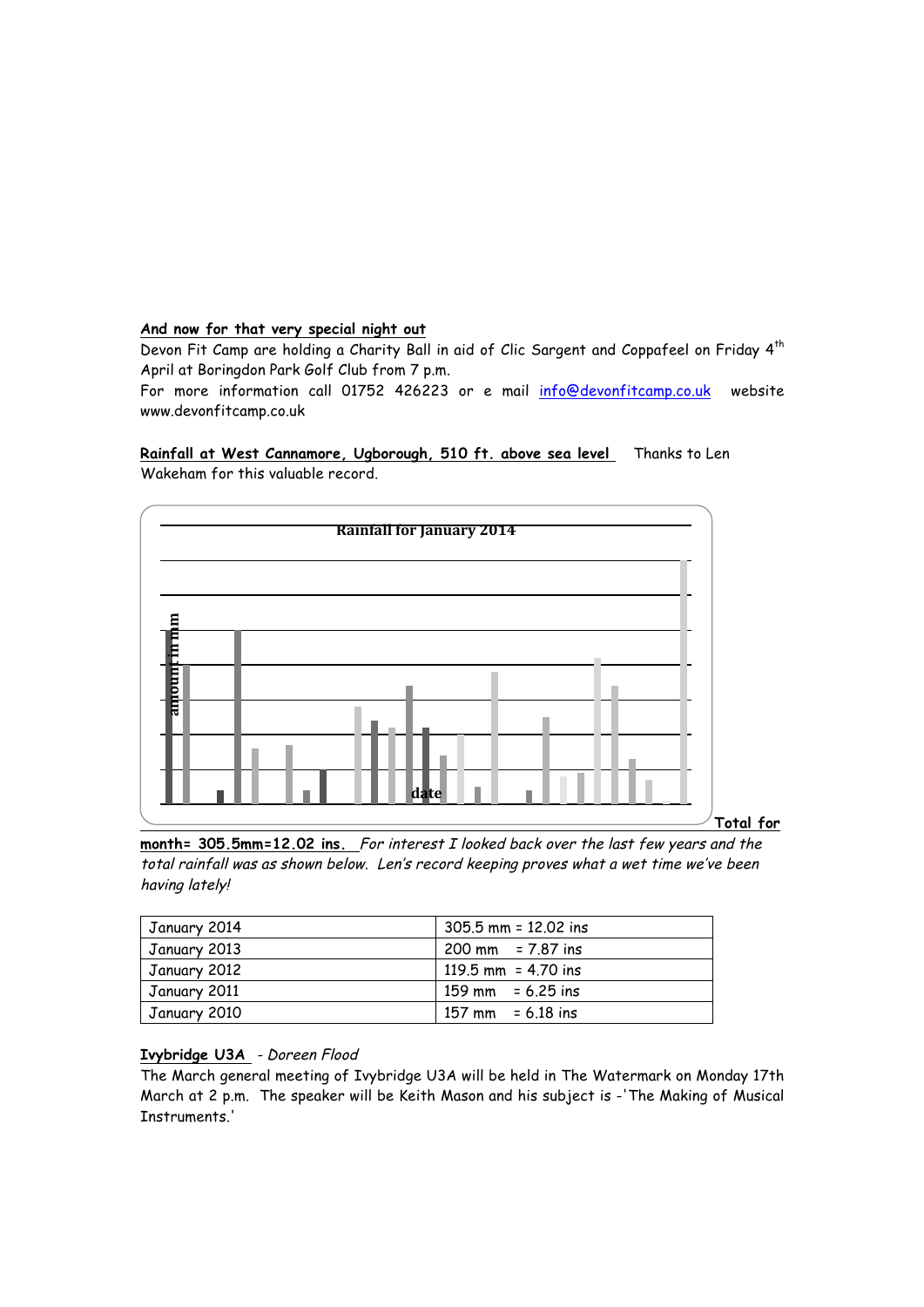#### **Beryl's Bookworms** -Sue Johns

January's Book was written by one of our favourite authors, Maggie O'Farrell . 'Instructions for a Heat Wave' is the tale of a family crisis set in the heat wave of 1976. (Interestingly, not everyone could remember this summer – which from a farming point of view was devastating!)

 $rac{1}{2}$ 

Most of us agreed that the intensity of the weather was reflected in this family drama, and that individual characters and their behaviour towards each other was heightened by the oppressive atmosphere. The inexplicable departure of the father and the hunt to locate him took us from London to the idyllic West Irish coast. It seemed all members of the family were concealing character faults and inadequacies which rendered the family unit essentially dysfunctional. The majority of the Group agreed that this was a classic O'Farrell, sensitively portraying the falling out and coming together again of the family, whilst exploring the psychological nuances. Most of us agreed this was an addictive read – the rest were relieved to struggle on thorough. Several of us felt that there was a distinct lack of urgency to find the father – but this did allow time for the characters to unfold and explanation of times past to be considered. The shock of the disclosure of the mother's skeleton in the closet surprised us all.

We were split into two camps when discussing the novel's conclusion: Those who felt that all the loose ends were tied up – and this novel did indeed have a beginning, middle and end – and those who felt the conclusion was ambiguous allowing the reader to draw their own conclusions….. will there be a sequel??

Significantly we all finished the book, and our average score was 3.75 out of 5.

Next book is short stories for a change, is 'A Possible Life' by Sebastian Faulks.

# **Ugborough Village Hall** - Stafford Williams

The Hall is in need of someone to help fill the role of bookings secretary, which is pivotal to the ease of running and convenience for all. The task will suit someone who accesses their email on a daily basis so that they can respond to requests as punctually as possible. If you are interested please contact any member of the committee or me on 07941 588581. The Hall Committee wishes to express a big thank you to the Fair Committee for their contribution of £1500 to the Hall, which we have earmarked towards replacement furniture, in particular the padded chairs that are most popular amongst hirers.

We are trying to identify the owner of the hostess trolley in the kitchen. There is an aspiration to replace it with an improved trolley, but we need to see if it has an owner before it is removed. Please contact the committee if you are responsible for it.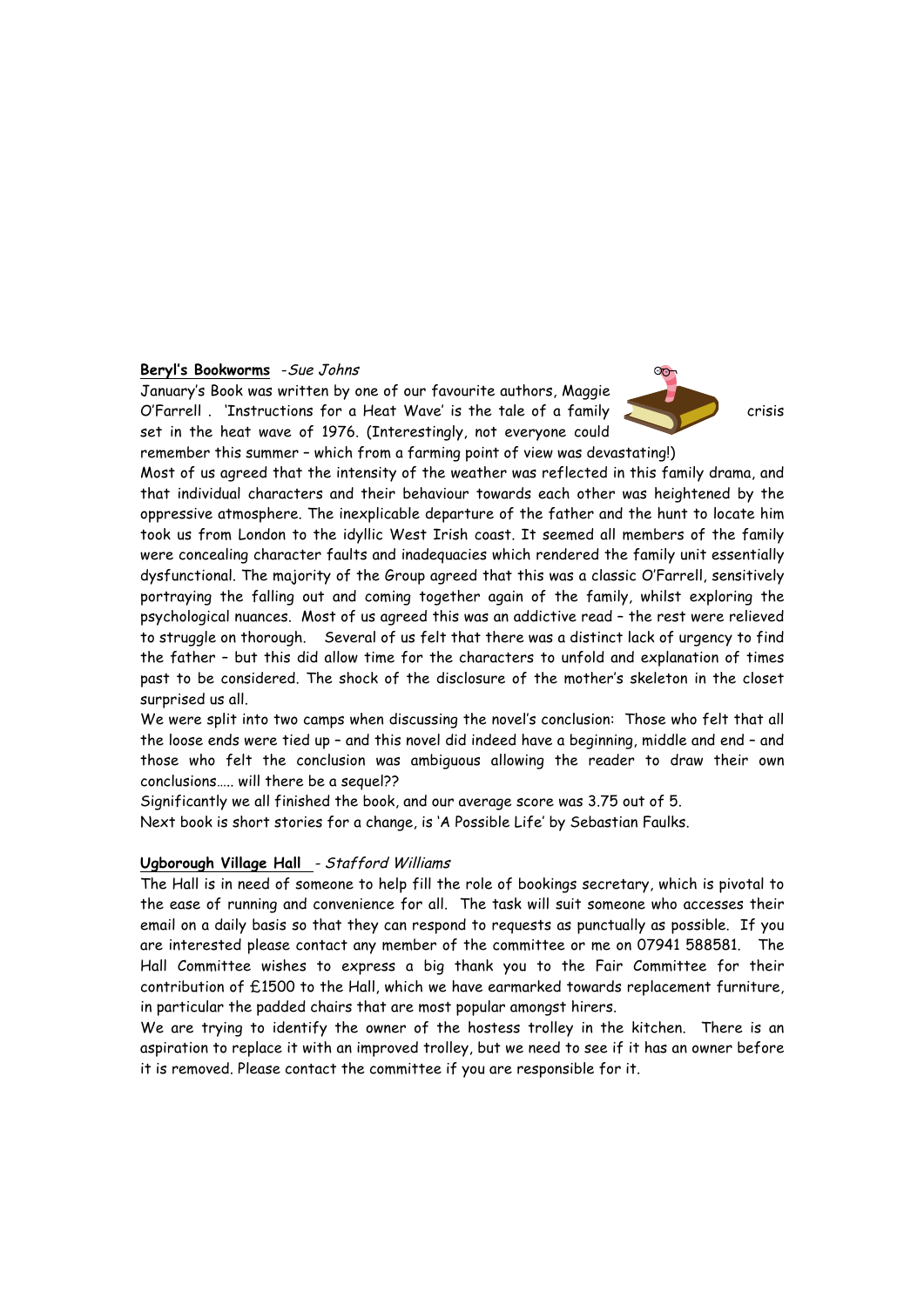

**Your Stars Tonight**. Due to the curtailment of observational astronomy in the South West, my mates Copernicus, Kepler and Galileo came round for bit of an astro-chat which was lubricated by some bottles of Chianti and a crate of Speckled Hen. After a little quaffing Copernicus reminisced about his

heliocentric theory and we knew it was going to be a long session when he got out his coloured pencils and drew the Earth's orbit with the sun at the centre. Then he drew an even bigger circle and carefully located Jupiter at 12 o'clock. Kepler then explained that when Jupiter and the earth are both at 12 o'clock we are at our closest (Jupiter is in opposition as we star buffs say).

I enthused about how my scientific imagination had kindled when I first saw the moons of Jupiter through a two inch war surplus naval telescope as a child. Mention of the moons got Galileo going and he did his usual grandstanding about how they were "his moons" and how he was far cleverer than anyone else in the history of science. I must admit I am not a great fan of Galileo – a reading of his life story reveals an egotistical and confrontational man who had a self-destructive streak of arrogance - his enormous talent was ruined by his equally enormous personality faults – sadly reminiscent of a cricketer recently in the news.

The clockwork accuracy of the moons of Jupiter have a fascination as they eternally circle their parent planet, and regularly blink out of sight as they pass in front or behind Jupiter and then blink back into sight as they reappear on the other side. And it is a strangely awesome sight to be 400 million miles away and watch the tiny black circular shadow thrown by a moon on Jupiter's surface as it passes in front of the giant planet.

But Jupiter also casts an enormous cone of shadow behind itself and the little moons are cloaked in darkness when they pass through this. For the next few weeks the earth is at 9 o'clock on Copernicus's chart and therefore we are at a slight angle to the direction of the shadow. (I am sure that those of you who did not fall asleep during trigonometry lessons will want to work out the angle between us and the shadow knowing that the earth's distance from the sun is 93 million miles compared with Jupiter's 480 million.) This angle means that a moon will disappear as normal behind Jupiter but when it emerges on the other side it is cloaked in invisibility by the shadow. As it continues its orbit around Jupiter it will eventually leave the shadow and blink into sight at some distance from the Jupiter's disc.

900,000 years ago our ancestors walked through the mud at Happisburg leaving their footprints behind. How human were they? And when they lay down for the night did they gaze in wonder at the stars above - and perhaps even notice the heavenly clockwork of the night sky?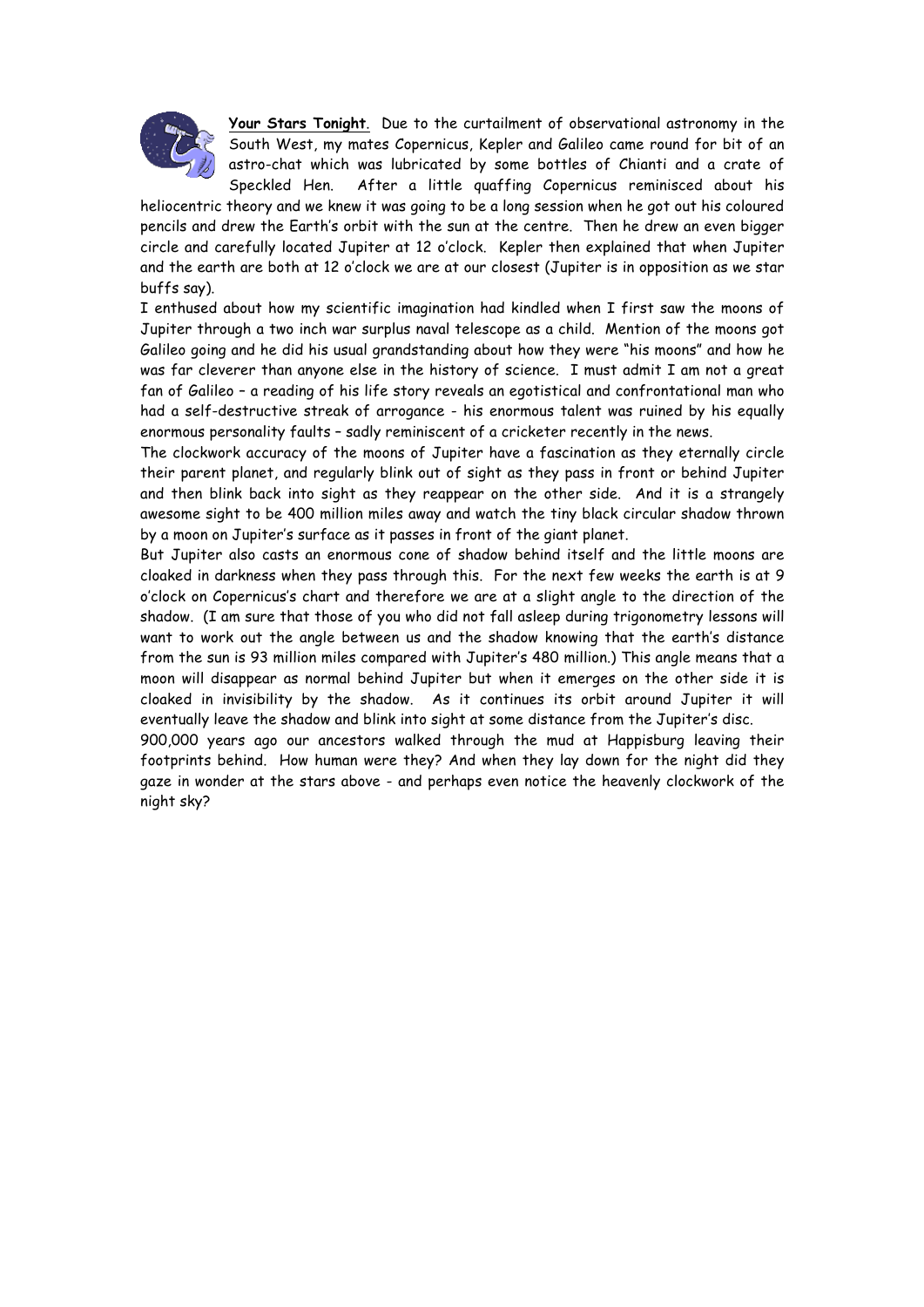# **Sports Report**- Janner Motson

What next for Pieterion?

After what was described as a mixed season last year the Ugborough cricketers met for their AGM and awards in the Ship this month. There was particular press interest following the reported disruption caused by Pieterjon Parham, the maverick Essex boy so popular with the crowds. Although always a (large) magnet to fans he has also proved difficult to manage and cannot find a regular place in the side. Rumours are that the selectors have had enough and that the issue has been discussed at the West of England, South and Ugborough Cricket Conference (WESUCC). Chairman, Jez 'Hole-out' Hobart told Sports Report that "Pieterjon is a big player and all-round, but he has been caught out, needs to stump up, stop bowling dollys, play off the front foot, play with a straight bat and be careful in the gulley, or sooner or later he will be run-out". It is hoped that Pieterjon will be able to resurrect his career this season or else we will all miss the massive part that he has…to play.

On the bright side the Ugborough Player of the Year was Paul 'Alex' Stewart, who had an average of over 100 for part of the year and showed the old keeper how it should be done. We understand that the 'old' keeper has been in heavy training to try and regain his position, but it is clear that the competition for places promises an exciting season to go with the usual injuries and age-related excuses.

First match on 4<sup>th</sup> May at Ivybridge ground in Filham Park.

#### **Ugborough Parish Neighbourhood Planning Working Group News**

A Housing Needs Assessment (HNA) was last carried out in Ugborough Parish in 2009. This is an important part of the Evidence Base for the Neighbourhood Plan

(see Parish Council Website at

http://www.ugboroughparishcouncil.gov.uk/index.php?id=399)

and will assist the Housing Focus Group in their consideration of housing needs and aspirations for the Parish. An HNA has a five year shelf life and South Hams District Council (SHDC) conduct periodic reviews. Ugborough is not on the current review list and the Parish Council were considering commissioning their own survey through the Community Council for Devon. Good news arrived this week with the advice that SHDC are proposing to take this service in house. Any housing provision in the Neighbourhood Plan will be guided by public consultation. More details later.

Work continues in all Focus Groups towards the production of a second Neighbourhood Planning questionnaire.

Anyone interested in joining in this exciting planning process for Ugborough please contact the current Focus Group leaders;

Housing – Clive Hart (cwjhart@sky.com) Car Parking – Joan Fletcher (joan.w.fletcher@btinternet.com) Open Space – Owen Davies (davies\_n10@sky.com) Shop/Community Shop/Café – George Beable (georgebeable@hotmail.co.uk)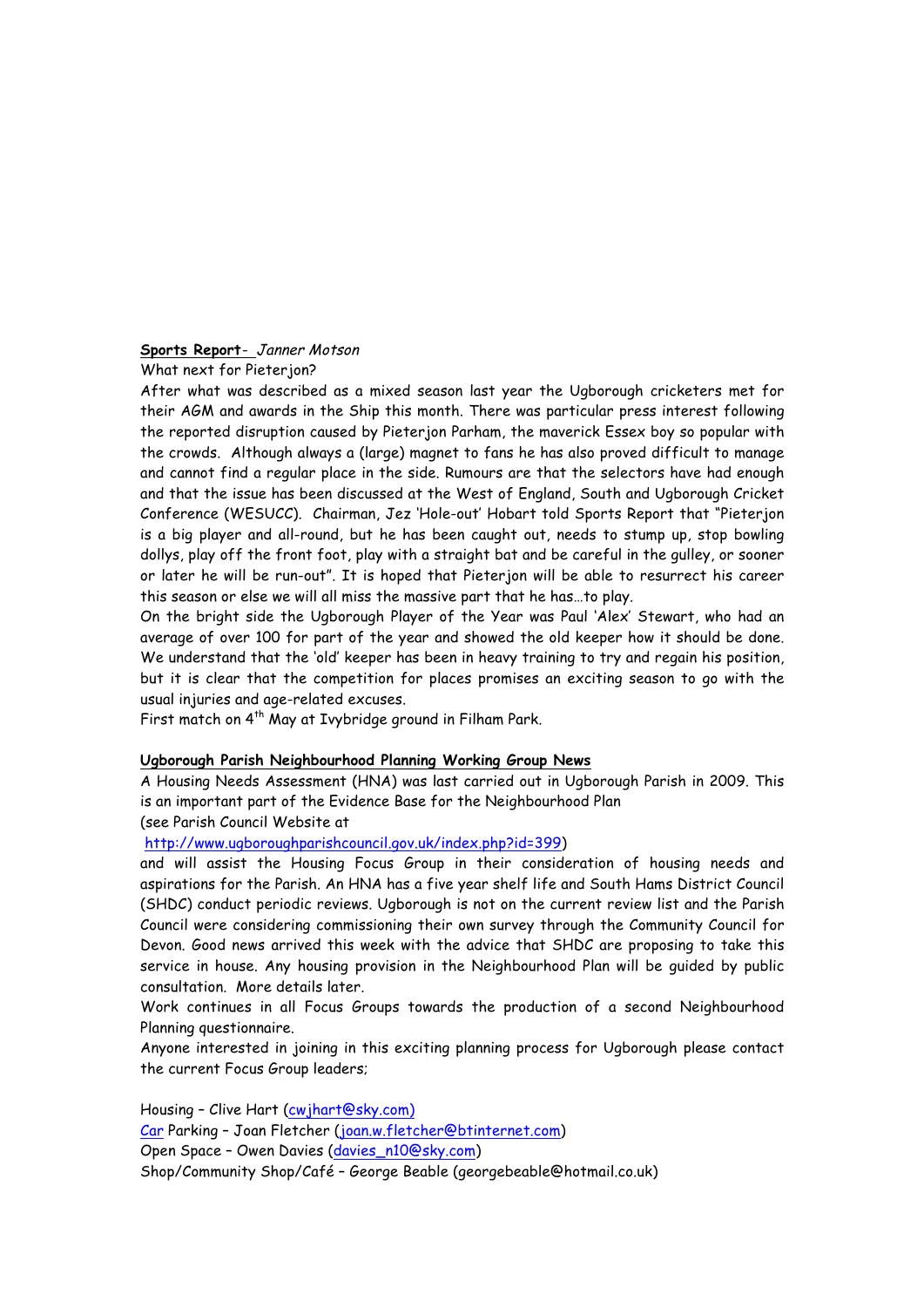Pre-School Play Group – Tom Holway (tomholway@lineone.net)

We are still interested in hearing from people who would like to participate in the Planning Policy Focus Group. Please contact Richard Hosking 01752 690775 or rwh007@ricsonline.org The Neighbourhood Plan is about the future for Ugborough - be part of it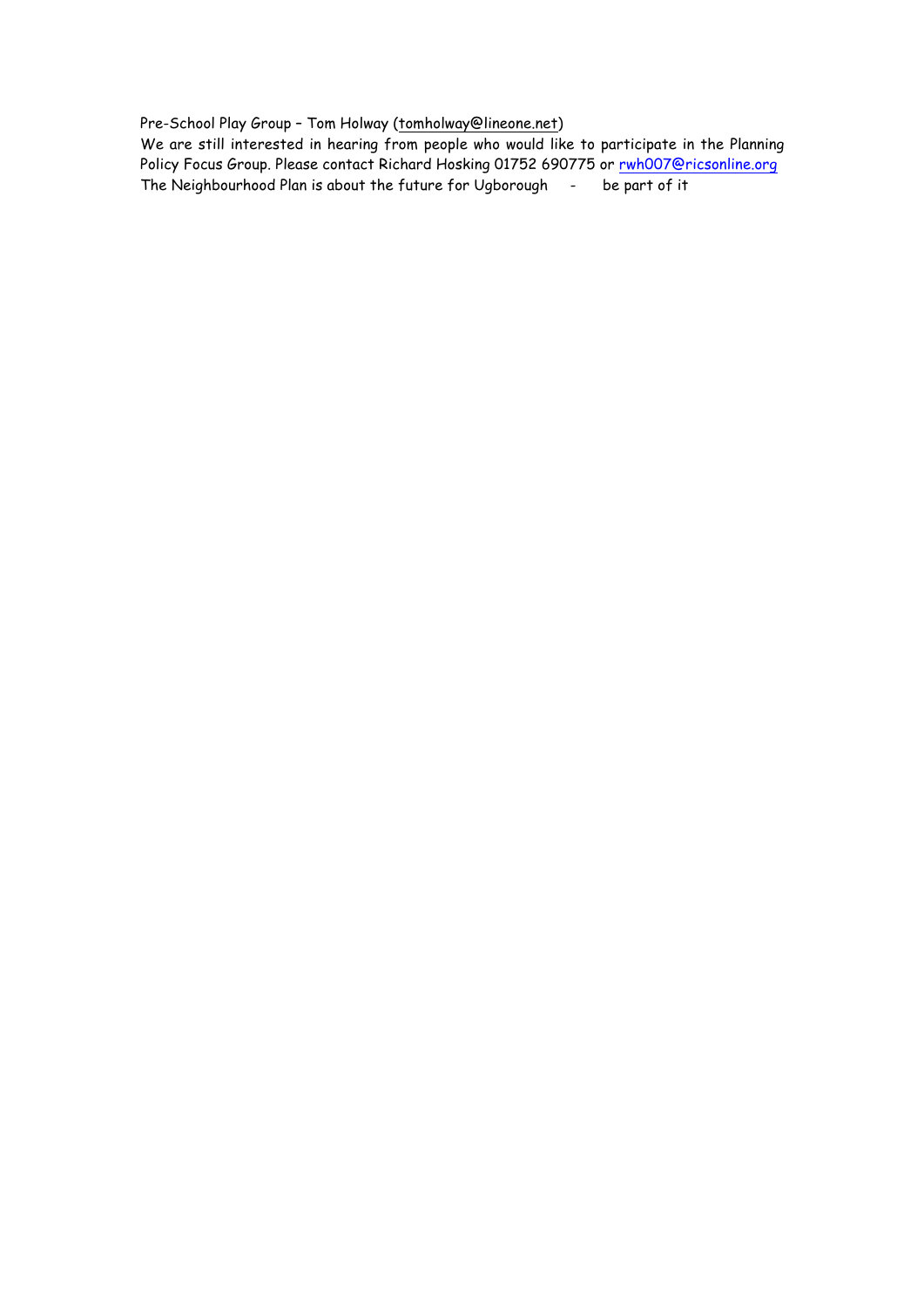#### **Ugborough Parish Council** Clerk: Sarah Woodman 01364 661127

email: ugboroughpc@yahoo.co.uk Website: www.ugboroughparishcouncil.gov.uk

The February Parish Council Meeting started early with a discussion about flooding at Undertown.

DCC Highways and the SHDC land drainage service are being asked to help out, and the Parish Council is arranging emergency lighting and flooding signs. But the main approach is community self-help, and we are compiling a list of those who are able to get involved.

(I would like to add my thanks here to the Community self help team who helped out on Friday  $14<sup>th</sup>$  February when once again the drains blocked due to the torrential and continual rain and Lutterburn lake appeared! The heroic efforts made the BBC news and website! Ed.)

**If you are able to help by joining the Community Response Team, please provide the Clerk with your contact details and any particular help you can provide. A meeting will be held at 7pm on Wednesday 19th March (before the Parish Council Meeting) to discuss the community response.** 

WW1 Commemorations are moving forward, thanks to the enthusiasm of Merryl and the History Group. Merryl outlined the plans for the Commemorative Herb Garden, and the Parish Council will be seeking funding for the raised beds. A WWI Ugborough Experience exhibition will be available in the church, and it is hoped to make this the focus of the Annual Parish Meeting later in the spring.

Neighbourhood Watch is producing a regular newsletter, which is being displayed on the Parish Council website – go to ugboroughparishcouncil.gov.uk and look under 'Local Services'.

Planning applications No objections were raised to the proposed single storey side extension at 14 Moorland Close, Bittaford, nor to the conversion of Cider Press Barn, Haye Farm, Ludbrook into 2 dwellings. Councillors considered that the proposed wind turbine at Weeke Farm, Modbury (which is outside our Parish) should be slightly shorter and located closer to the farm. No objection was raised to the works subject to TPO at Moorhaven, provided a professional tree risk assessment was undertaken.

Council Tax increases are proposed by both Devon County Council (1.99%) and South Hams District Council (1.9%), and DCC are undertaking a number of consultations to determine the future of the services it provides – have your say by going to devon.gov.uk and responding to the 'Tough Choices' given on the home page. Your views are sought on changes to the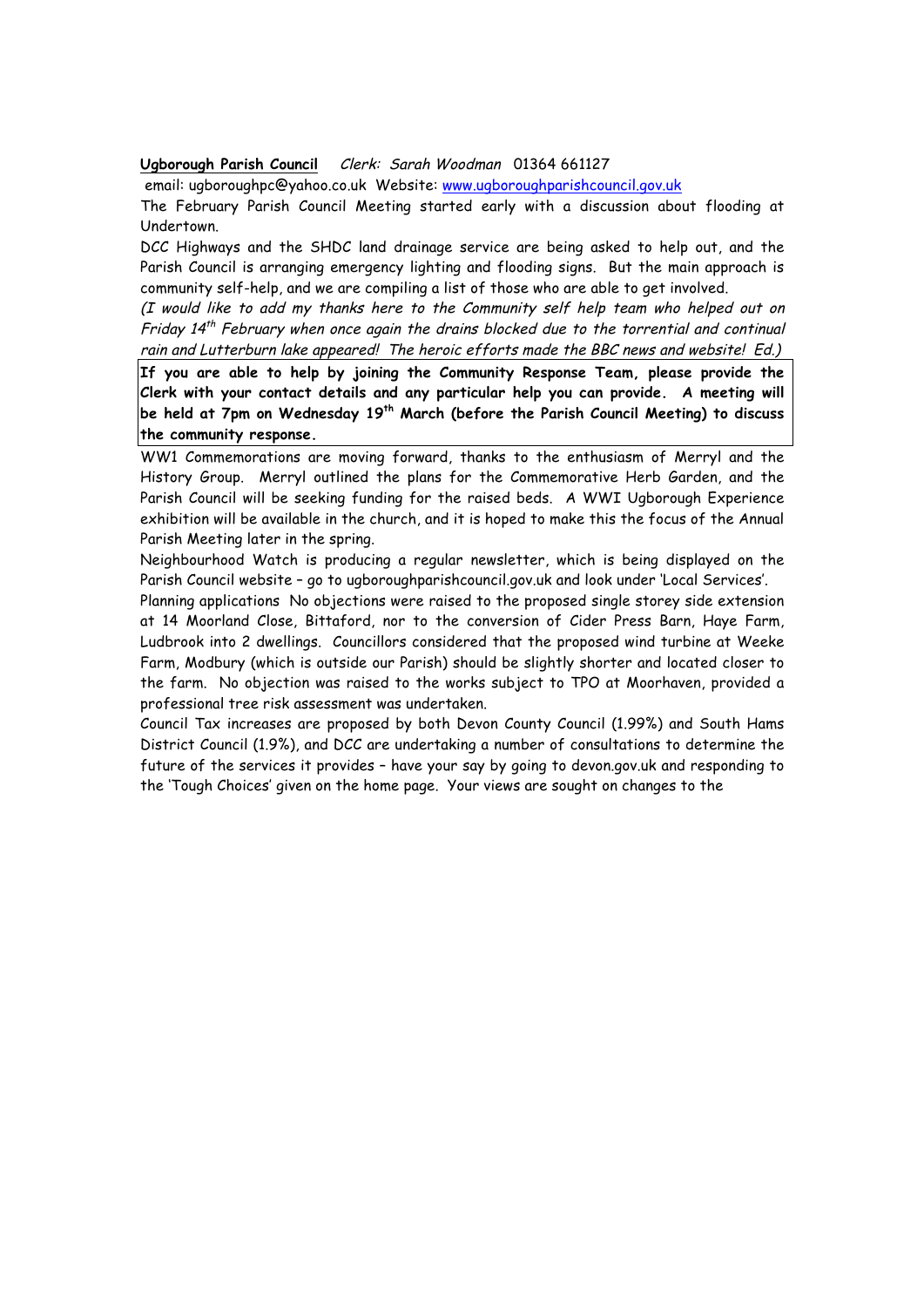following services: Youth services, Heritage, residential care, Adult & social day care, meals, and the Waste Plan.

The new South Hams website has now been running for one whole year, and very useful it is, too. It provides helpful information about the District and enables you to make payments,

respond to planning applications, report missed waste collections and much, much more. Feedback is invited on the website, by emailing feedback@swdevon.gov.uk. Local concerns

currently being pursued by the Parish Council also include: ongoing maintenance at Bittaford playpark; repairs to the Bittaford bus shelter; discussions over the boundary between Ivybridge and Ugborough; the eviction of travellers from Hillhead; and the extension of speed restrictions along the B3213 at Bittaford. So there is quite a bit of work to keep us going!

The next Parish Council Meeting is to be held a week later, on Wednesday 19<sup>th</sup> March at Ugborough Village Hall. It will be starting at the earlier time of 7 p.m. for a further discussion on flooding and the community response.

**Bittaford Methodist Chapel Services**- Jutta Berger 01752 698381

REAR TO THE STATE OF THE STATE OF THE STATE OF THE STATE OF THE STATE OF THE STATE OF THE STATE OF THE STATE O Please come and join us - we look forward to welcoming you. Our services start at 10.30 a.m. unless otherwise shown-

Sunday 2<sup>nd</sup> March- Rev, David Youngs- Sacrament of Holy Communion

Sunday 9<sup>th</sup> March- Rev. Amos Wright

Sunday 16<sup>th</sup> March- Rev. Ralph Ward- Sacrament of Holy Communion 2.30 p.m.

Sunday 23rd March- Rev. Malcolm Richards

Sunday 30<sup>th</sup> March- Mr. John Pointon (Mothering Sunday)

Our Hall is available for hire. We have a small Tea Kitchen. All enquiries contact: Jutta Berger as above or e-Mail to: juttaberger@tiscali.co.uk

Green Pastures Coffee Bar for families with small children.

Open every Friday from 10.00am 'til 12 noon including School Holidays!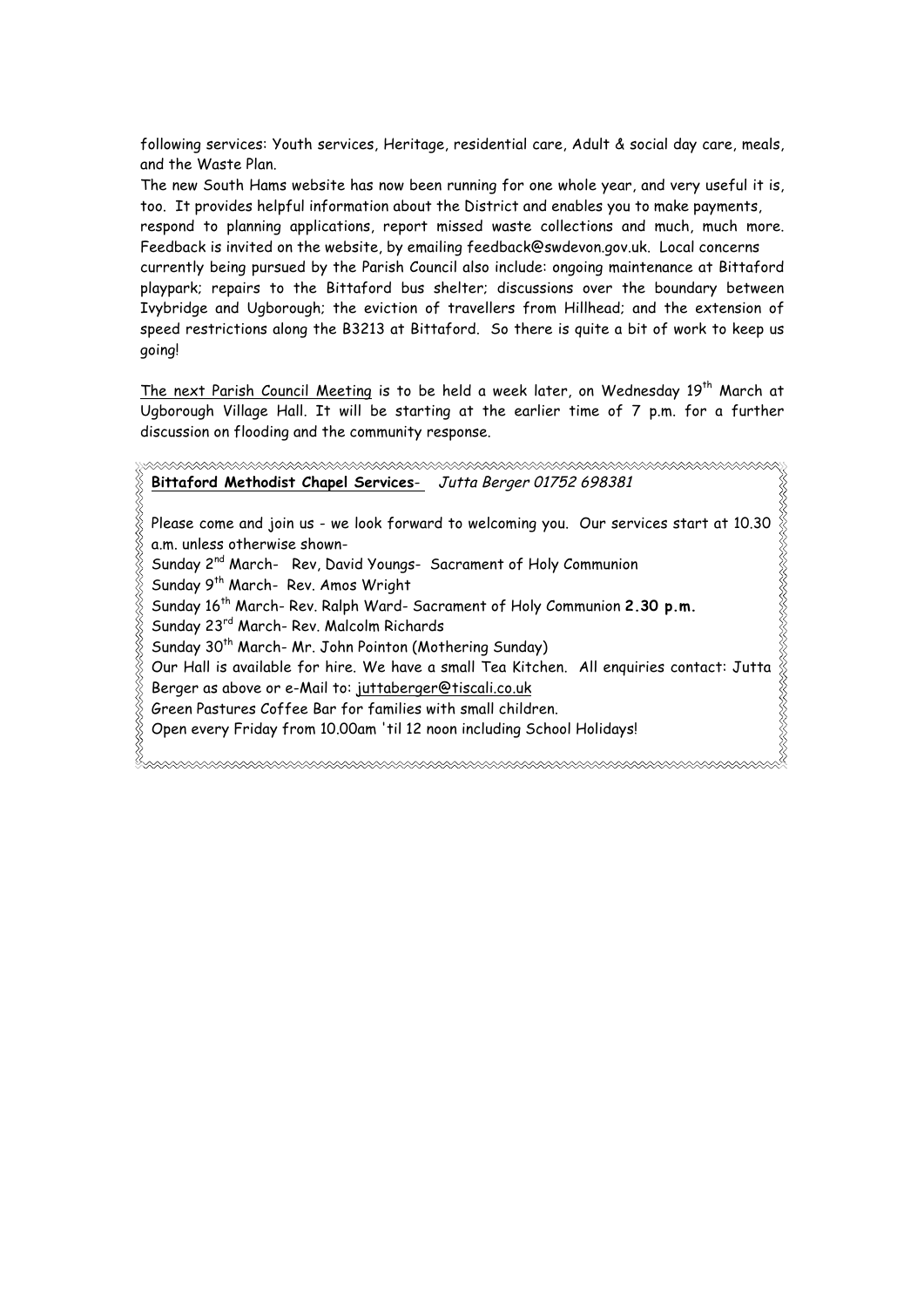## **St. Peter's Church, Ugborough**

Dear all,

It has been quite a battle with all the storms recently. The trees have been blown down; the rivers over flowing; the waves pounding our coasts, and the politicians playing the blame game. Life is extremely hard for many as they journey through life.

Yet, in my garden the snow drops are out and the daffodil shoots are springing up. The signs of hope and new life are everywhere to witness, if we open our eyes. This year, we, as a Mission Community, are going to study a course for Lent which is co-written by the new Bishop of Exeter, the Rt. Rev. Robert Atwell, who takes up his post in July. It is all about the Christian Journey, and we will study the Lord's Prayer. Please come and join the course. It is open to all in our communities, and it is suited to all no, matter if you are exploring, questioning, or well into your Christian Journey.

I have given in my formal resignation from the Three Rivers Mission Community from the  $1<sup>st</sup>$ September. This is going to be a challenging time with all the clearing out, planning and the emotional turmoil of leaving a place you love and people you love. However, I have also always thought of Christians as moving, ever since singing 'Onward Christian soldiers, marching as to war' as a child. We promised at our baptism to be Christ's faithful soldiers and servants. Both these roles involve movement, or consequences follow. The seven Churches must now consolidate themselves and be ready for change and challenge. All must continue to support the churches in our villages or we will lose them. It will be the fault of the community if they close, for without people the church does not exist. The building does not make a church rather a living church is built with the people of God.

We are coming towards the time in the churches' calendar when we elect people for tasks within the church. Please play your part. Don't just leave it up to the few. All are needed. The Baptised are called to be on active service. There was a lady who was blind and deaf at the age of ninety seven kept asking me what more could she do for the church – maybe visit the outlying farms and tell the people that the church was praying for them. She had been imprisoned in a Japanese Prison Camp during the war and was in charge of the only English Bible in the camp. She remained on active Christian duty until she died in her hundredth year. We all need to pray for our churches and the world.

It is as I reflect on twenty years of ministry, I thank God for those who have journeyed with me on my pilgrimage, and sometimes, especially for those who got under my skin and annoyed me! Perhaps that is the sand that can create a pearl in the oyster. Just look at Jesus' early disciples, they were all individuals and characters in their own right!

Please join us this Lent on our journey and dedicate our lives anew to following in the steps of our Lord and Saviour. May the love of Christ blossom in our lives this spring and help us to get ready to greet our risen Lord this Easter!

Yours, on the journey, John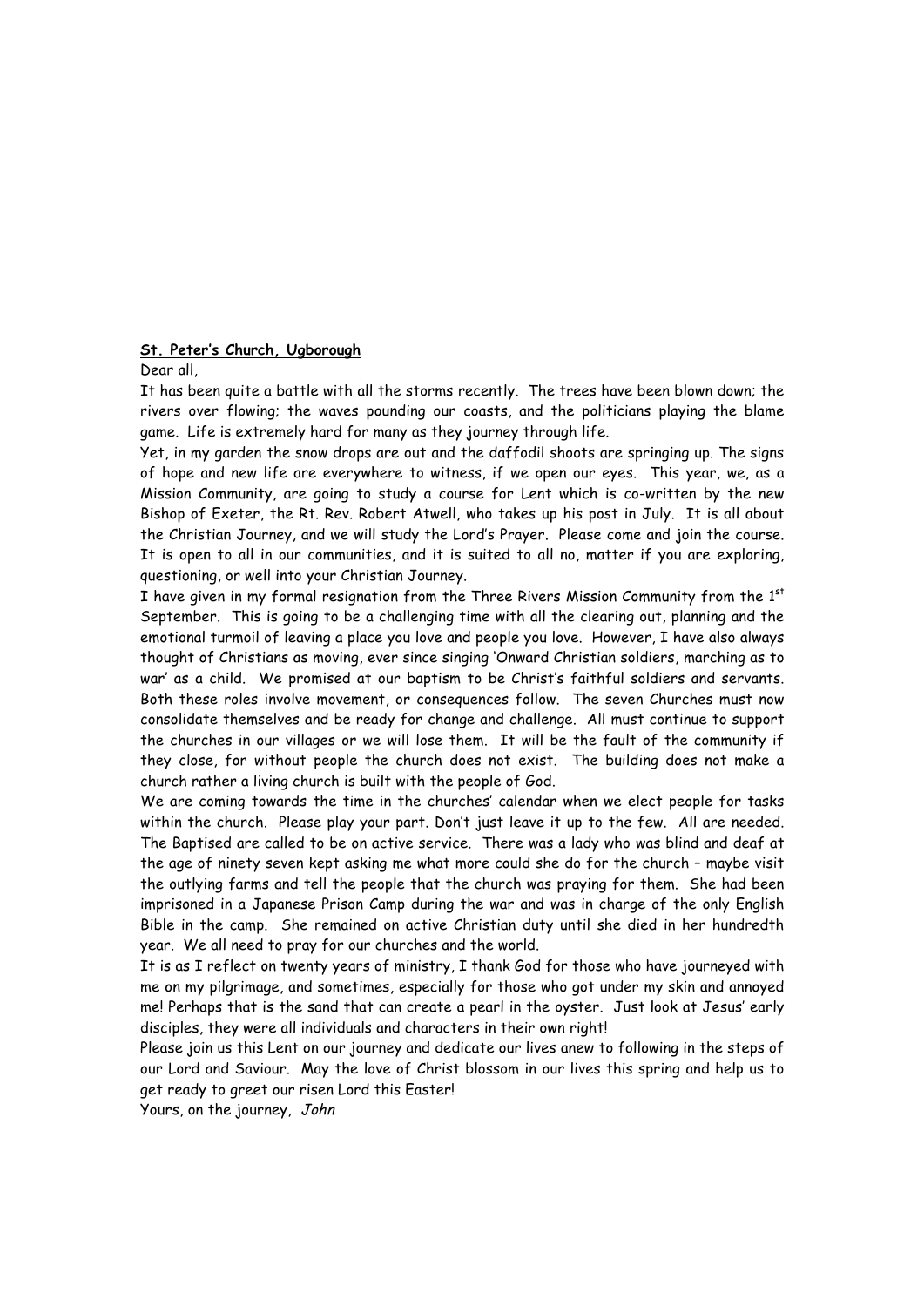#### **The Lent Course**

All the parishes of the Mission Community are going to follow the same "Course for the Christian Journey" and in Ugborough the first meeting will be at David and Sally's house (Whitsun Cottage, Fore St). on Wednesday  $12<sup>th</sup>$  March at 7.30 p.m.. This course is entitled "Pilgrim" and is designed both to encourage long-standing Church members and also present aspects of Christian life to those who might term themselves enquirers and want to explore what the Christian faith really stands for. You are very welcome to attend.

#### **The Big Promise.**

Thank you to all those who joined in the re-affirmation of Marriage Vows in Diptford and helped to make it such a memorable occasion. There was such an eager atmosphere and so many smiles. It was much appreciated by those who took part. We had 28 couples in Diptford and the final tally for Years of Marriage Represented in the Church, both from those couples and others who had been widowed or whose spouses could not be present for various reasons was 1169 – a tremendous affirmation of the institution of marriage, with all its challenges and sadnesses, its joys and satisfactions.

Greg Taylor has produced some lovely photos of individual couples and the scene in the church. Visit http://www.leapimages.co.uk/diptford.htm

Or take the link from the simpler www.leapimages.co.uk

# **Women's World Day of Prayer – 7.30 p.m. Friday 7th. March at St. Peter's Harbertonford**

This year the service has been written by the women of Egypt, a country with a very ancient and sophisticated civilisation and one which is facing enormous challenges in the present day. The theme is "Streams in the Desert", which has a good Biblical resonance.

Do come along and join in this (literally) world-wide act of praise and worship.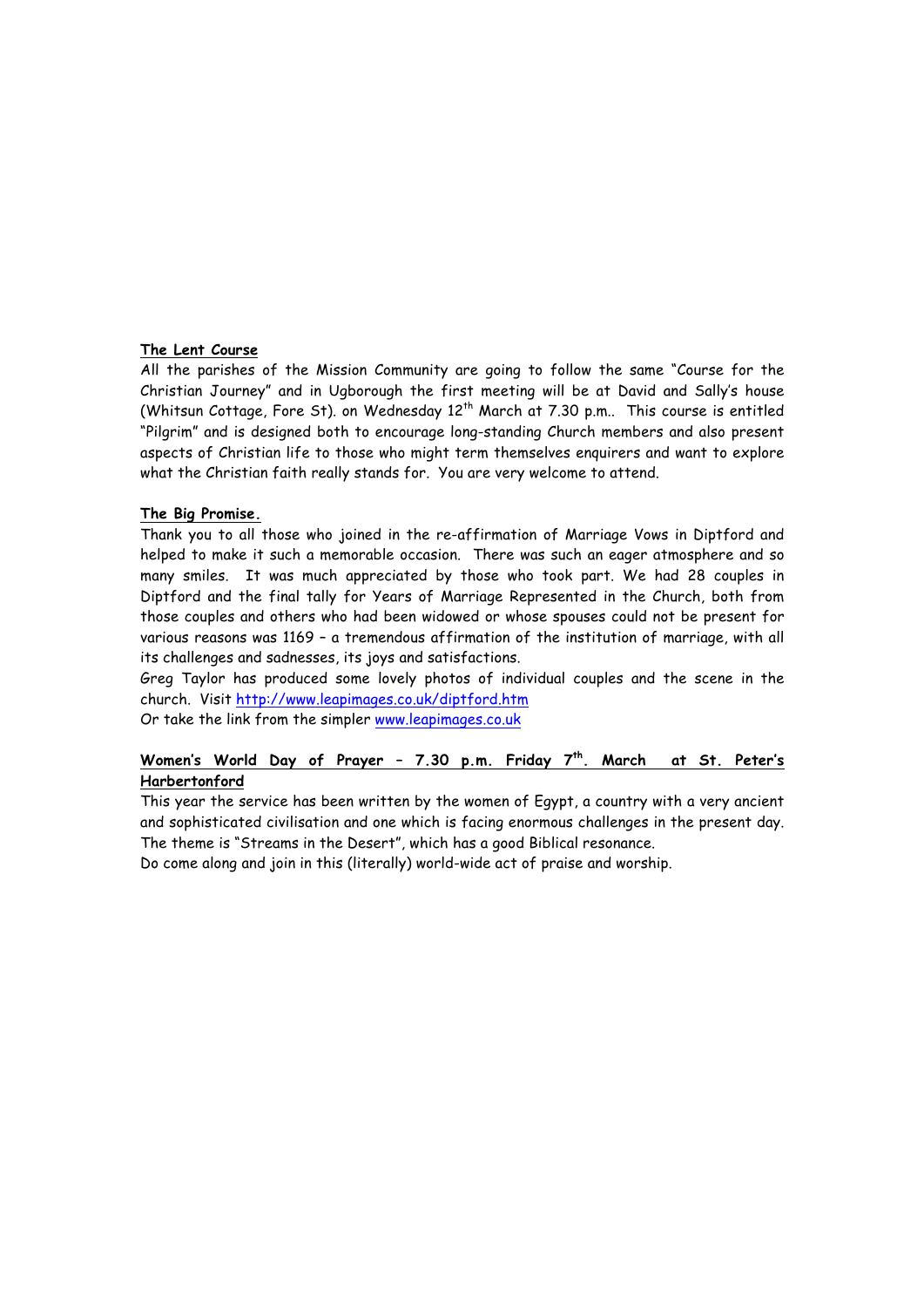# **St Peter's Church Services in March**

| Date and time                 | Service                                    |
|-------------------------------|--------------------------------------------|
| Sunday 2 <sup>nd</sup> March  | All Age Worship                            |
| 9.30 a.m.                     |                                            |
| Sunday 9 <sup>th</sup> March  | Sung Eucharist                             |
| 11 a.m.                       |                                            |
| Sunday 16 <sup>th</sup> March | <b>Family Communion</b>                    |
| 9.30 a.m.                     |                                            |
| Sunday 23rd March             | Joint Benefice service at Ermington Church |
| 9.30 a.m.                     |                                            |
| Sunday 30 <sup>th</sup> March | Mothering Sunday                           |
| 9.30a.m.                      | Holy Communion                             |
| Tuesdays                      | Celtic Prayer                              |
| 9 a.m.                        |                                            |
|                               |                                            |
| Every Thursday                |                                            |
| 8.30a.m.                      | Morning Prayer                             |
| 5.30 p.m.                     | Evening Prayer                             |

# WANTED- Your Church Needs You!

The Big Spring Clean - St. Peter's Church Volunteers are needed to assist with this year's Big Spring Clean of the Church. Just turn up on Thursday, 10<sup>th</sup> April from 12 noon and Friday, 11<sup>th</sup> April from 9.30 a.m. Willing men particularly needed-. Please come and help!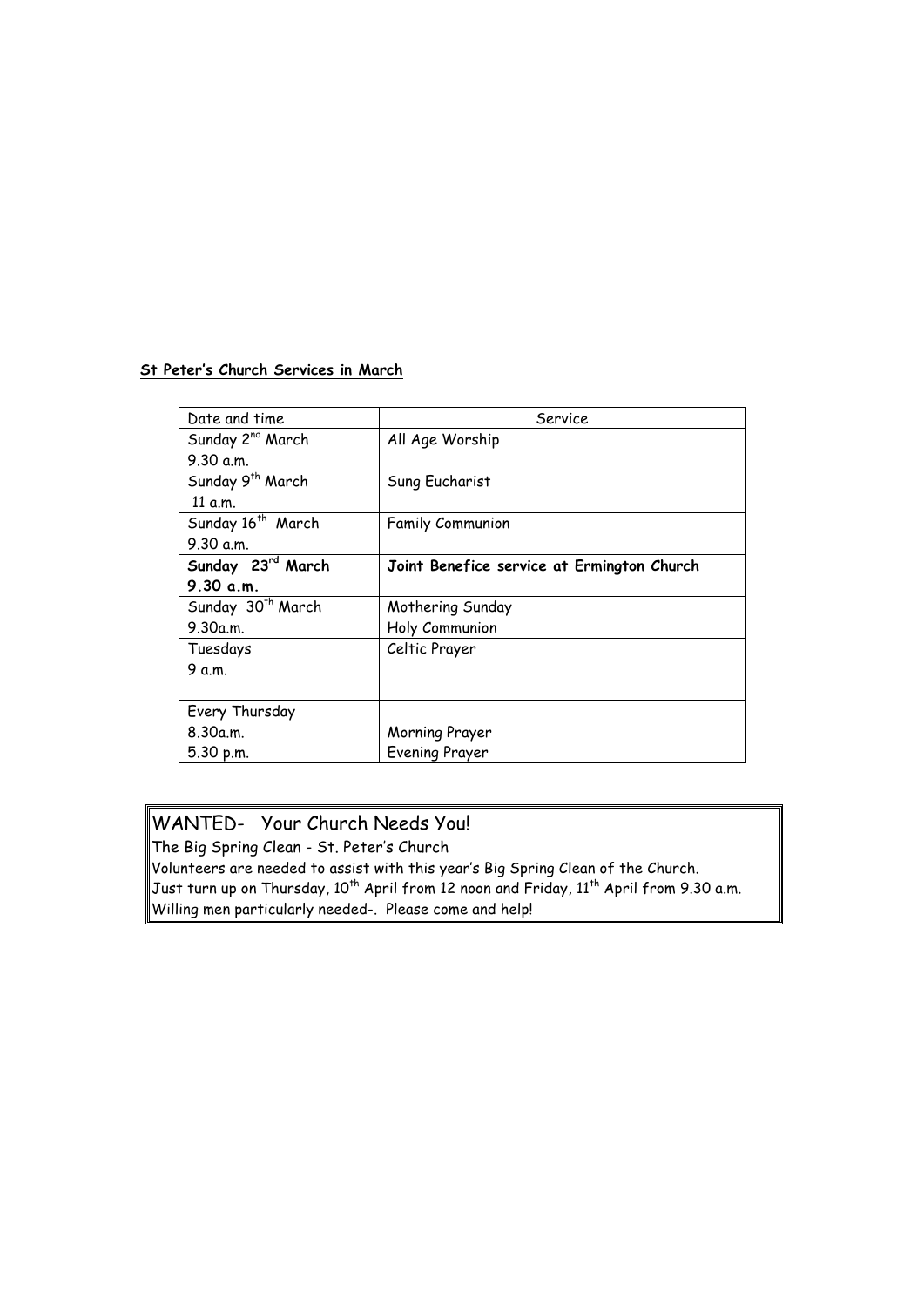The **Three Rivers Mission Community** covers the parishes of Diptford, Ermington, Halwell, Harberton,

Harbertonford, Moreleigh, North Huish and Ugborough. **Rector**

Rev'd John Ough, The New Rectory, Diptford TQ9 7NY

01548 821148 : john@diptfordough.freeserve.co.uk

# **Assistant Priests**

Fr. Harry Jevons, The Vicarage, Lutterburn Street, Ugborough PL21 0NG 01752 932805 : fr.harry@hotmail.co.uk

Rev'd Caroline Luff, Harberton Vicarage, Totnes TQ9 7SA

01803 868445 : pgandcmsl@btinternet.com

#### **Reader**

David Stafford, Whitsun Cottage, Fore St. Ugborough

# **Contributions**

Thanks to everyone who has contributed to this Newsletter.

Contributions should be sent to - Mrs. Norma Roe, The Editor, Ugborough Parish Newsletter, 20 Lutterburn St, Ugborough, Ivybridge, PL21 0NG.

# **The deadline is 15th of the month please. Thank you for keeping to this.**

**E mail is welcome to norma-davidroe@tiscali.co.uk** (I use Microsoft word, font Comic Sans. Any articles as attachments in this format would be particularly welcome.)

Your Newsletter is available online at the Parish Council website and the **Ugborough Website** - http://www.ugborough.com/

If you have any stories, pictures, accounts of history, adverts you want to run or anything else to go on the web site for the whole parish please contact Richard Barker on 01548 821000 or email him at richard@fowlescombe.co.uk